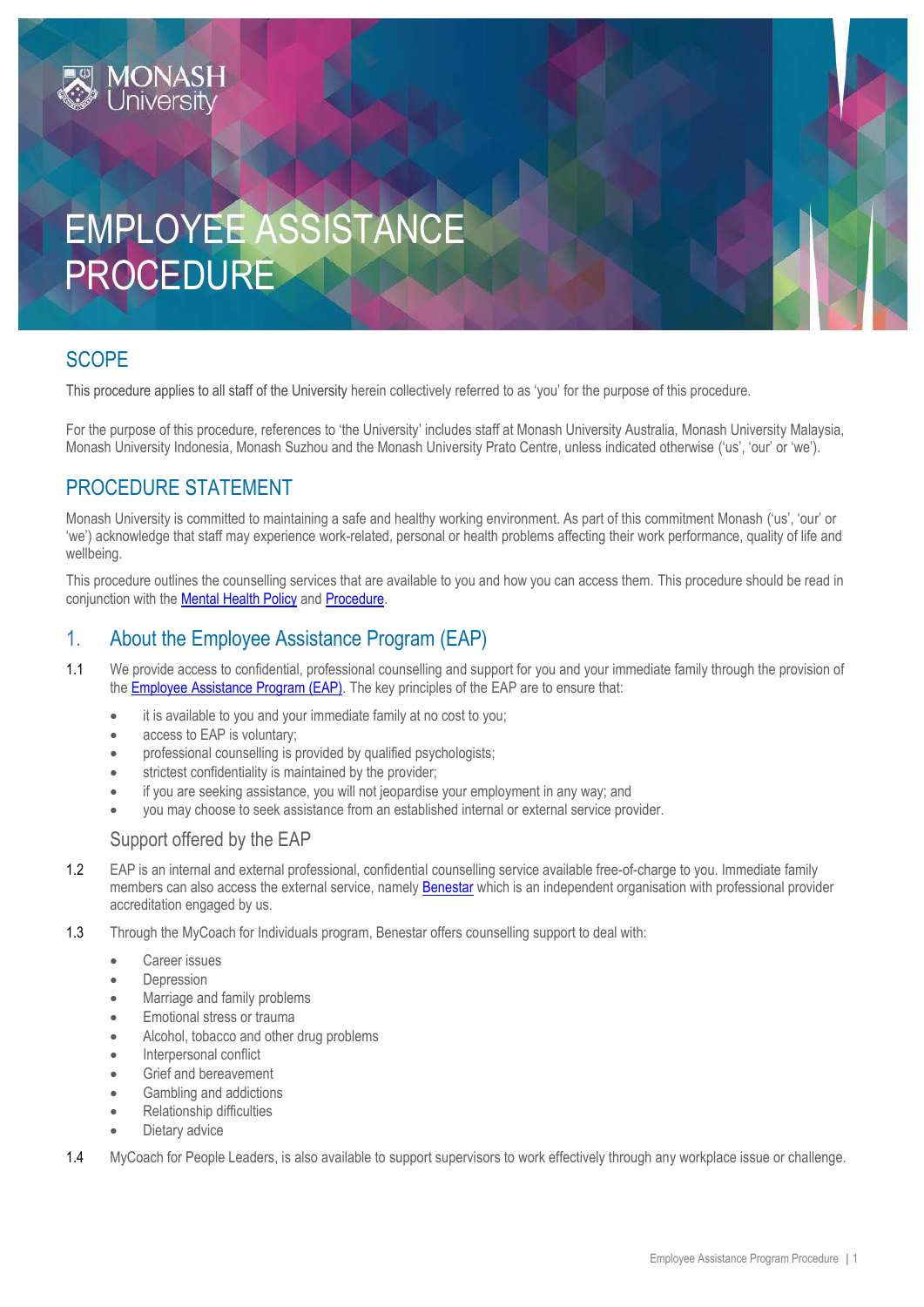# 2. Accessing EAP

- 2.1 Support is available via face-to-face (for Australia based staff), telephone, online, or via LiveChat on the health and wellbeing portal Benehub.
- 2.2 Phone: 1300 360 364, From overseas: +61 2 8295 2292 or at [Benestar.com](https://benestar.com/)
- 2.3 Face-to-face counselling sessions with Benestar are conducted during normal business hours; in which case you may prefer to make an appointment wit[h University Counselling.](http://monash.edu/counselling) Where you would feel more comfortable attending counselling off-campus, you can contact Benestar to make an appointment.

#### EAP fees

- 2.4 The EAP service is free-of-charge to you and you can access up to six sessions with Benestar for each issue you require assistance for. Immediate family members may also access the external service.
- 2.5 In some instances, a counsellor may offer the option, in addition to their services, of a referral to a specialist agency, such as a solicitor, accountant, medical practitioner, specialist or another counsellor. If a referral is accepted, any costs involved are to be met by you or your family member.

#### 3. Confidentiality and disclosure of personal information

- 3.1 If you want to access the EAP service, you are not required to inform anyone of this or the reason for accessing EAP. Should you wish to advise your supervisor that you are attending EAP, your supervisor is required to observe strictest confidentiality and to support you in accessing the EAP.
- 3.2 Conversations and any information you share with a psychologist will be in strictest confidence and will not be communicated further unless you give written authorisation. We will not receive information from the psychologist concerning your situation.

#### 4. Referrals

4.1 The three methods of referral to the Employee Assistance Program for counselling are:

#### Self-referral

4.2 The EAP is designed to encourage self-referrals where you have personal problems which you want to discuss in a private and confidential setting without anyone in the organisation being involved in any way. Where you decide to contact Benestar, you need to advise them you are from Monash University. Appropriate counsellors will then be allocated.

#### Suggested referral

4.3 A colleague, supervisor/manager, HR Business Partner, Monash HR's Manager, Employee Assistance, family member, doctor or someone else may recognise that you are distressed or going through a difficult time and suggest using the EAP.

#### Management referral - informal

4.4 Although EAP is designed to encourage self-referral, there may be occasions when supervisors/managers suggest that you seek counselling to assist with personal issues. You may, of course, decline the offer of counselling assistance.

#### 5. Feedback

5.1 Monash HR would welcome any feedback in regards to the services provided by Benestar.

Rodney Van Riet Manager, Employee Assistance Phone: 9902 9573 Email address: [rodney.vanriet@monash.edu](mailto:Ken.Coles@monash.edu)

Written feedback can be sent anonymously to: Manager, Employee Assistance Monash HR 211 Wellington Road Mulgrave VIC 3170